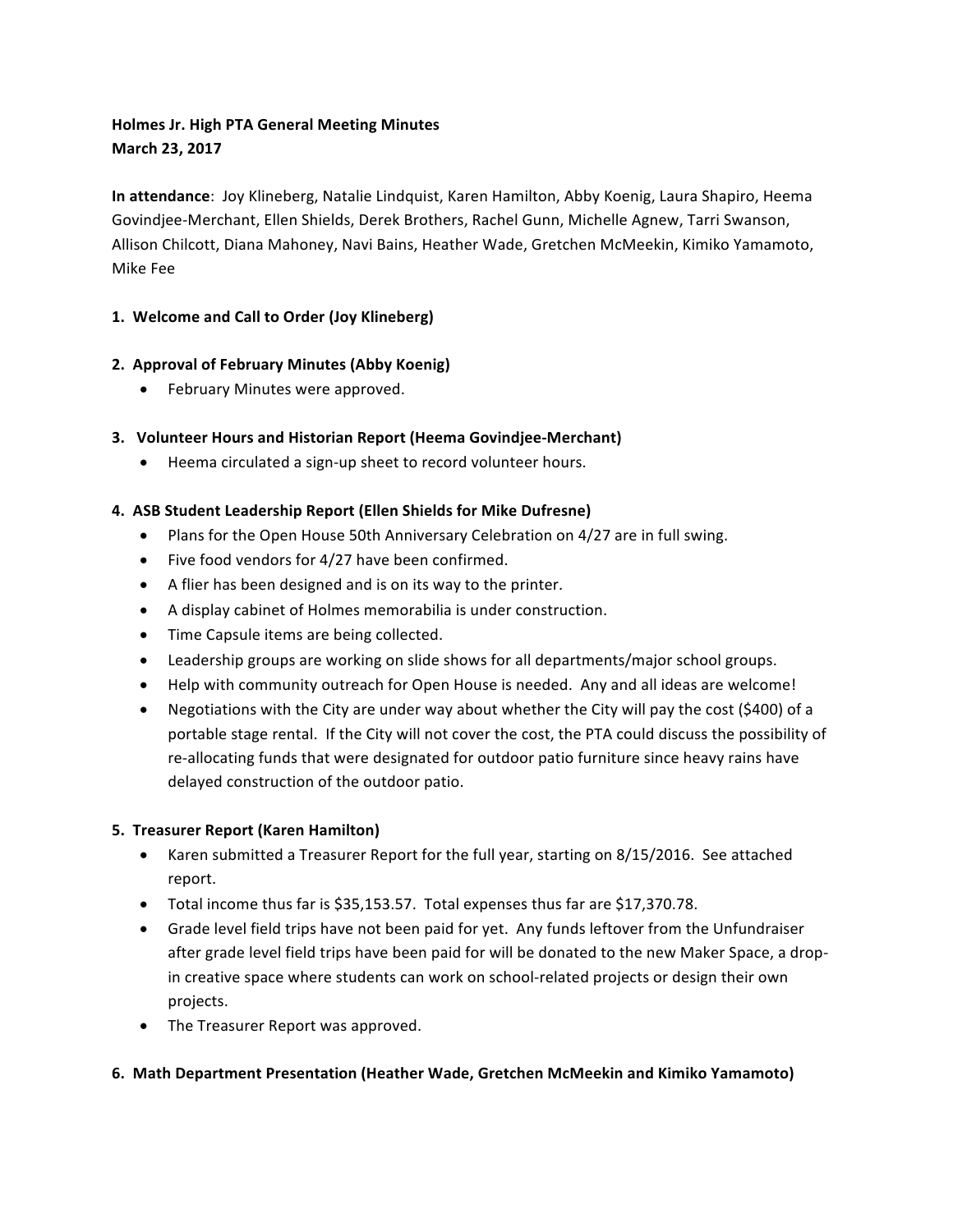- Ms. McMeekin gave a presentation about growth mindset and how an emphasis on a growth mindset is influencing the Math Department's teaching. The Math Department is currently doing a book study on *Mindset* by Carol Dweck.
- Key growth mindset messages include:
	- 1. Everyone can be successful at math.

2. Speed of completing work is not important. Learning deeply is more important than learning quickly.

- 3. Mistakes and struggle are great teachers!
- 4. Teamwork and interpersonal skills are crucial for learning.
- In an effort to be explicit with students about developing growth mindsets, math teachers have shown a growth mindset video to students and are also being intentional about using growth mindset language in their classrooms.
- In particular, the department is working on how to handle assessments. The goal of assessments is to help students identify the areas in which they need to grow. Giving tests back without letter grades (and instead highlighting areas that need more work/correction) and allowing revisions of tests can help foster student growth.
- Teaching students strategies for what to do if they don't understand a problem is another key focus.
- Growth mindset strategies align well with Common Core principles.
- The shift in teaching style/approach has been labor intensive for the department but also very rewarding.

### **7. Teacher Report (Heather Wade)**

- Pi week was a success.
- Ms. Wade showed the video of the winning student pi song (a remake of "Count on me" by ninth graders Catie and Bela).

### **8. Counselor Report (Ellen Shields)**

- Ellen gave the PTA a thank you poster from HSA.
- Tomorrow, counseling staff will be picking up course planning from NDE, Birch Lane and Willett.
- Counseling staff are wrapping up a productive month of school-wide course planning.
- The Second Step program is underway in all 7th grade English classes (Second Step is problemsolving and empathy building program that Holmes is piloting).

1. There have been four sessions of Second Step in each core so far. Many good conversations have taken place, which in particular have highlighted the contributions and gifts of students who may not be in the top tier academically.

- 2. Counseling staff plan to start Second Step earlier in the year in 2017-2018.
- 9th graders recently participated in a session on mindfulness, which went well. Counseling staff hope to be able to implement mindfulness training on a larger scale next year.
- The recent 9th grade dance, which was student-driven and student-led, was successful.
- There has been good parent attendance at recent grade level information nights.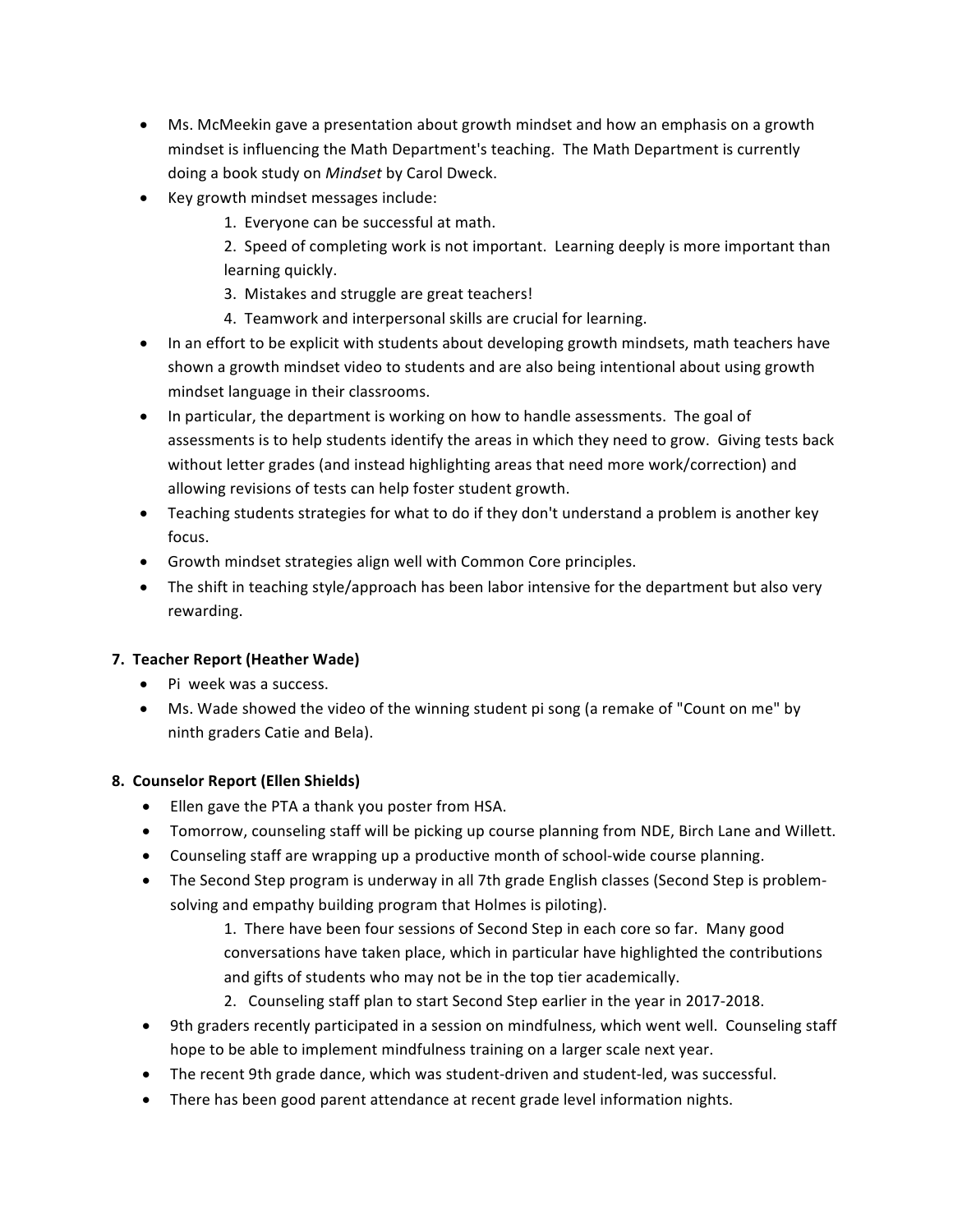#### **9. Administrative Report (Derek Brothers)**

- Holmes currently has about 760 students (a big number which makes campus feel a little crowded).
- The current 8th grade class is very large (about 275 students compared with about 240 students in 7th grade and 9th grade).
- Mr. Brothers anticipates that the incoming 7th grade class will be around 730-740.
- The possibility of an influx from the Cannery over the summer is a source of some concern.
- Teachers have been working long hours and are looking forward to Spring Break!
- Girls' and Boys' Soccer just wrapped up.
- Track starts right after Spring Break. Track has the biggest participation of all sports at Holmes (around 120 athletes) and has been a great feeder to DHS Track. Mr. King, Ms. Neely, Ms. Nero and Ms. Street will be coaching Track this year.
- Though there have been improvements, the 7th grade class continues to be challenging (most difficulties relate to a lack of maturity; Mr. Brothers anticipates more growth in the class in the coming year).
- Leadership students have been pitching a lot of ideas for student-generated activities to Mr. Brothers. Mr. Brothers welcomes their ideas, as planning and organizing activities help students develop many valuable life skills.

#### **10. Committee Reports**

• **Nominating Committee (Allison Chilcott)**

1. All Executive Board positions for 2017-2018 are filled except for Membership. The proposed slate is as follows:

- a. President: Joy Klineberg
- b. Executive Vice President: Natalie Lindquist
- c. First Vice President (Fundraising): Heema Govindjee-Merchant
- d. Second Vice President (Membership): OPEN
- e. Treasurer: Mike Fee
- f. Secretary: Abby Koenig
- g. Historian: Diana Mahoney
- h. Auditor: Michelle Agnew
- i. Parlimentarian: Allison Chilcott

2. The Membership position is not labor-intensive. The bulk of duties are concentrated at the beginning of the school year (during orientation in particular).

3. Heema suggested that perhaps Diana could fill the role of Membership rather than Historian since it is useful for the Membership parent to be familiar with Holmes families.

### • **DJUSD Board Resolution:** *We All Belong* **(Joy Klineberg)**

1. There are lots of We All Belong resources and links on the DJUSD website.

2. DJUSD is partnering with the UC Davis Immigration Law Clinic to provide legal support for families in need.